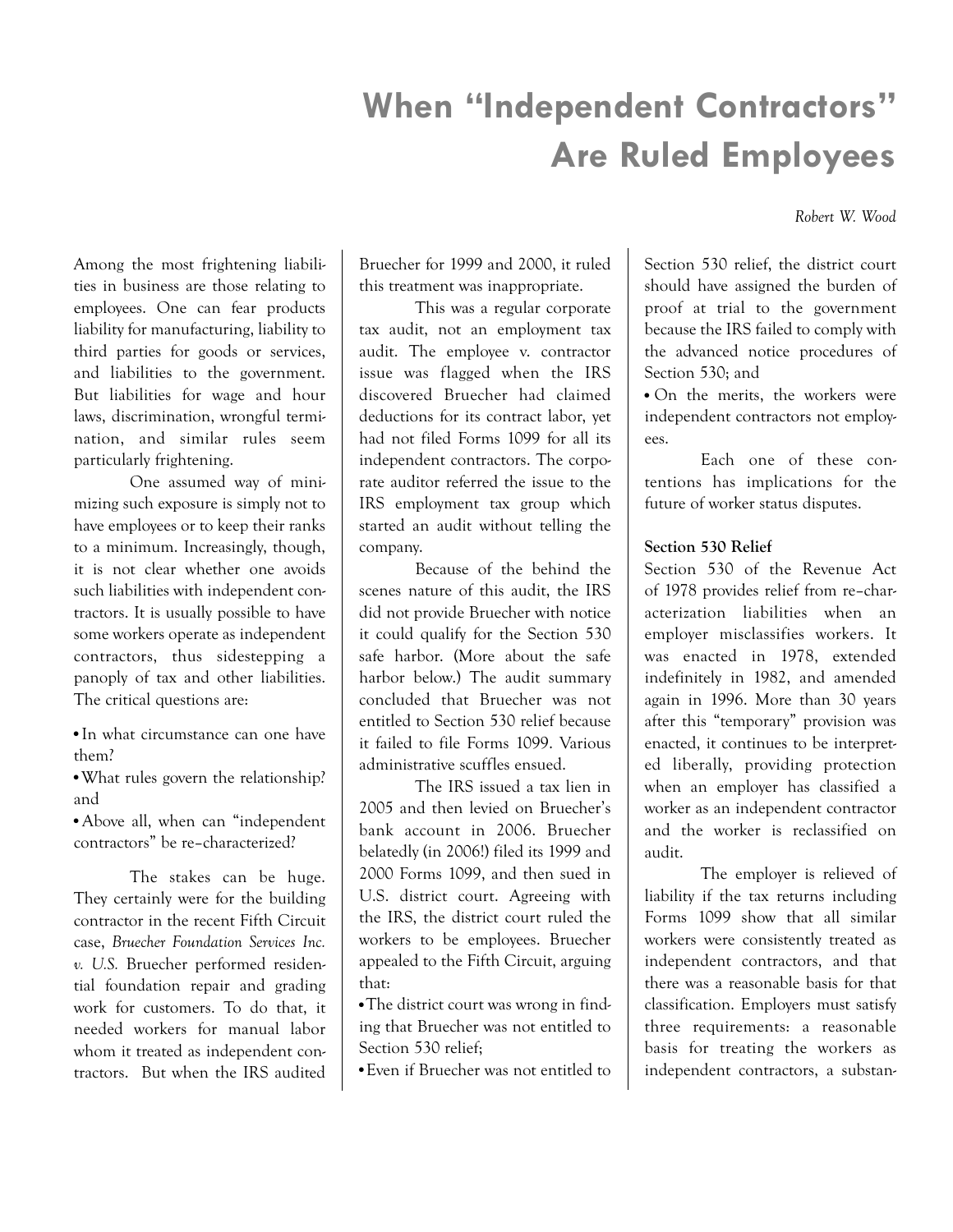tive consistency requirement, and a reporting consistency requirement.

## 1. Reasonable Basis

Having a "reasonable basis" may sound difficult, but in practice is rarely a problem. There are several ways of getting over this reasonable basis hurdle. One way is to show that the employer relied upon a court case or ruling issued by the IRS. Another is to rely on a prior audit, if the IRS didn't reclassify the workers in the past.

You have a reasonable basis for your classification if you can show that your business was audited by the IRS and that the IRS did not reclassify similar workers. This is a kind of estoppel notion. However, for audits commencing after 1996, the audit must have included employment tax issues and must specifically have considered the worker status issue for the same type of workers. It cannot be a regular corporate or business tax audit where employee status issues aren't raised.

Third, you can satisfy the reasonable basis rule if you treated workers as independent contractors because you knew that was how a significant segment of your industry treated similar workers. This rule is clear and widely used, but has become controversial. Congress has several times entertained legislation to outlaw this brand of reasonable basis reliance.

Finally, and perhaps most important, you can satisfy the reasonable basis part of the three–part relief test with a catchall "other reasonable basis" category. This catchall could include a legal opinion or less formal advice of a knowledgeable lawyer or

accountant who advised you that independent contractor treatment was appropriate for your workers. There are sometimes debatable points in this area, as where a general business lawyer is assisting in setting up the business and drafting contracts, but isn't specifically asked to deal with the worker status question for these particular workers.

## 2. Substantive Consistency

In addition to having a reasonable basis for your classification decision based on any one of the four established means noted above, the company must have consistently treated the workers (and any similar workers) as independent contractors. The idea is to catch inconsistencies. If you have two process servers on your law firm staff and treat one as an independent contractor and the other as an employee for the same work, your independent contractor treatment is inherently suspect. There are some special rules and interpretations of this substantive consistency requirement, but it is generally straightforward.

## 3. Reporting Consistency

Finally, you must have reporting consistency, requiring that you must have filed all appropriate tax returns and forms. For most companies, the critical question is whether all appropriate Forms 1099 were filed for independent contractors. As we shall see, this requirement was problematic for Bruecher. Significantly, the IRS must provide taxpayers with written notice of the provisions of Section 530 on or before the commencement of any employment tax audit.

However, this type of due process notice requirement is modified where an audit morphs from a regular personal or corporate tax audit into an audit of employment taxes. Where the portion of an audit involving worker classification issues does not arise until after the examination of the taxpayer has begun, the IRS notice of Section 530 is not required until the worker classification issue is first raised with the taxpayer.

Even that was not done in Bruecher's case. Yet to make Section 530 even arguably applicable, Bruecher needed to prove it filed all Forms 1099. To make that colorable, Bruecher argued there was no time limit on when it could file the Forms 1099. When it filed the Forms 1099 five or six years late, it contended, that satisfied the second Section 530 relief requirement!

In fact, Bruecher had conceded that it was not entitled to Section 530 relief until it had filed the Forms 1099. At the time the tax was assessed, Bruecher had not yet done so, and that made the assessment correct when made. The Court of Appeals declined to address whether Section 530 requires the timely filing of relevant Forms 1099, yet it seemed to have done the equivalent. The fact that Bruecher filed the Forms 1099 after the conclusion of the IRS administrative process (and after the assessment of the tax) prevented Bruecher from successfully raising Section 530 as a defense.

# Burden Of Proof

Bruecher also argued that the IRS' failure to comply with Section 530's notice procedures meant that the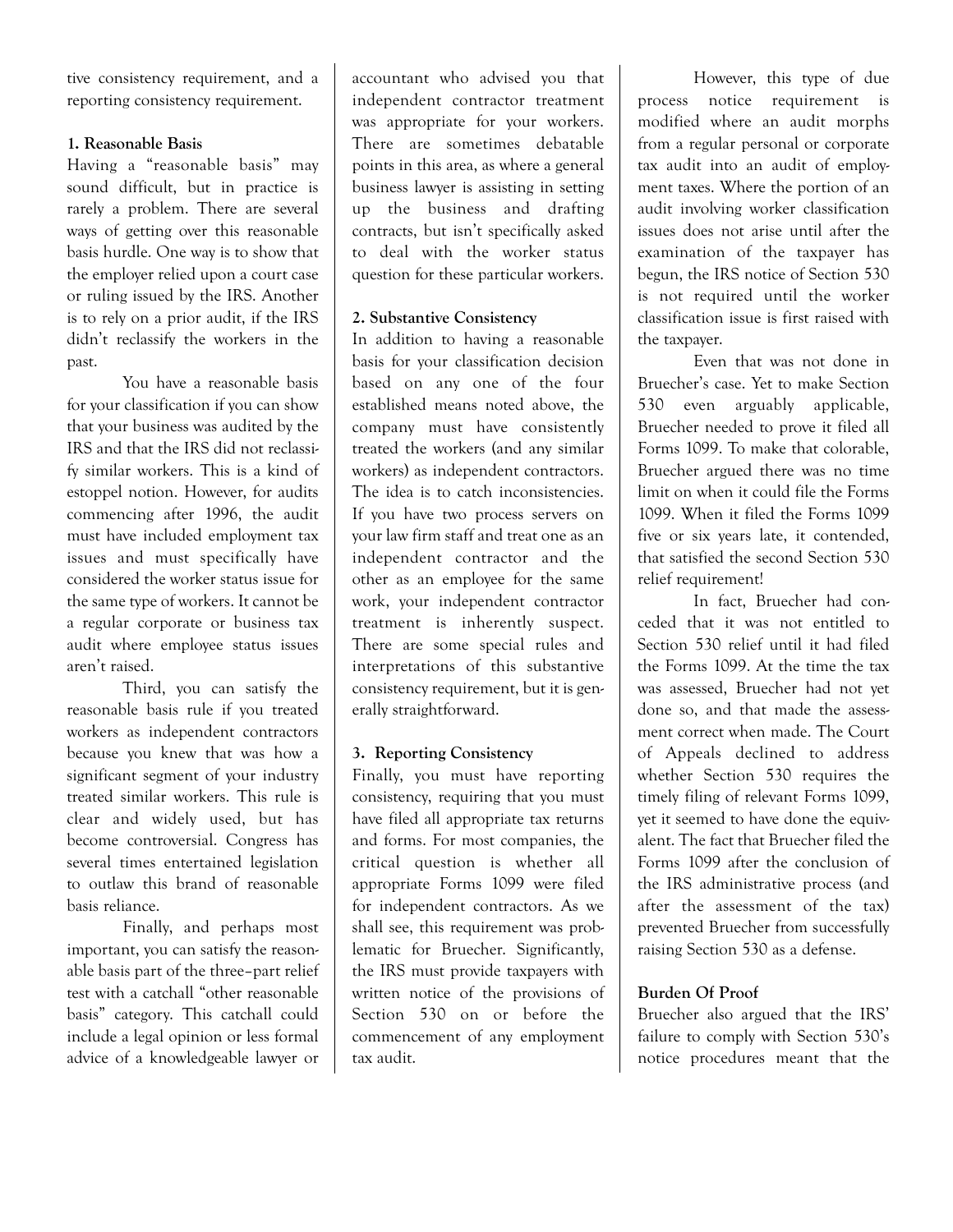usual burden of proof had to be reversed, putting the burden on the government. This was a creative argument, but appeared to have no authority to support it. Besides, Bruecher received the IRS determination as to the non–applicability of Section 530 relief at the conclusion of the audit, and that allowed Bruecher ample time to seek administrative relief. Thus, the court rejected Bruecher's burden of proof argument.

## Classifying Workers

The most fundamental part of the Bruecher case is whether these construction workers were independent contractors or employees. That, after all, is the substantive issue. Historically, this is determined under common law rules that go back generations. The IRS interpreted the common law criteria and formulated its own 20 factor version in 1987.

There have been suggestions that new and more streamlined tests are necessary. Yet these 20 factors are in some ways intuitive, requiring a facts and circumstances analysis that cannot be shortcut:

1) Instructions

The more instructions that are given, the more likely it is that the worker is an employee.

2) Training

The more training that is given, the more likely it is that the worker is an employee.

3) Integration

The more closely integrated the work is with the employer's business, the more likely it is that the worker is an employee.

4) Services Rendered Personally If the worker must personally do the work, employee status is likely. 5) Hiring, Supervising & Paying Assistants A person who does these things will often be an independent contractor. 6) Continuing Relationship The longer the arrangement's term, the more likely it is that the worker is an employee. 7) Set Hours Of Work Set hours tend to indicate employee status. 8) Full–time Required Working full–time tends to indicate employee status. 9) Doing Work On Employer's Premises Working on the employer's premises tends to suggest employee status. 10) Order Or Sequence Set Performing services in a particular order or sequence set suggests employee status. 11) Oral Or Written Reports Reports to an employer tend to suggest employee status. 12) Payment By Hour, Week, Or Month Payment by the hour, week, or month tends to suggest employee status. 13) Payment Of Business & Traveling Expenses Payment of business and traveling expenses suggests employee status. 14) Furnishing Of Tools & Materials Furnishing significant tools, materials, and other equipment suggests employee status. 15) Significant Investment A worker's significant investment tends to indicate independent contractor status. 16) Realization Of Profit Or Loss A worker's potential to realize a profit or suffer a loss suggests independent contractor status.

17) Working For More Than One Firm At A Time Working for more than one firm at the same time suggests independent contractor status. 18) Making Service Available To The General Public Making services available to the general public on a regular and consistent basis suggests independent contractor status. 19) Right To Discharge The right to discharge a worker suggests employee status. 20) Right To Terminate A worker's right to terminate the relationship without incurring a liability suggests employee status. How did these construction workers stack up? The Fifth Circuit noted that they had no risk of loss, were not in business for themselves,

vision. The Fifth Circuit noted that the longevity of the relationship varied from worker to worker, and this factor seemed to be neutral based on the facts. Viewing all the factors together, though, the Fifth Circuit upheld the district court's conclusion that these workers were employees.

and had virtually no investment in their facilities or tools. In fact, all indications were that this was simply employment, pure and simple. True, Bruecher maintained only a moderate degree of control over them. Yet they were relatively unskilled and appeared not to require much super-

## Heightened Scrutiny

The potential liability for mischaracterization of workers is already frightening, and it may become even more expensive. There are now proposals to make misclassification